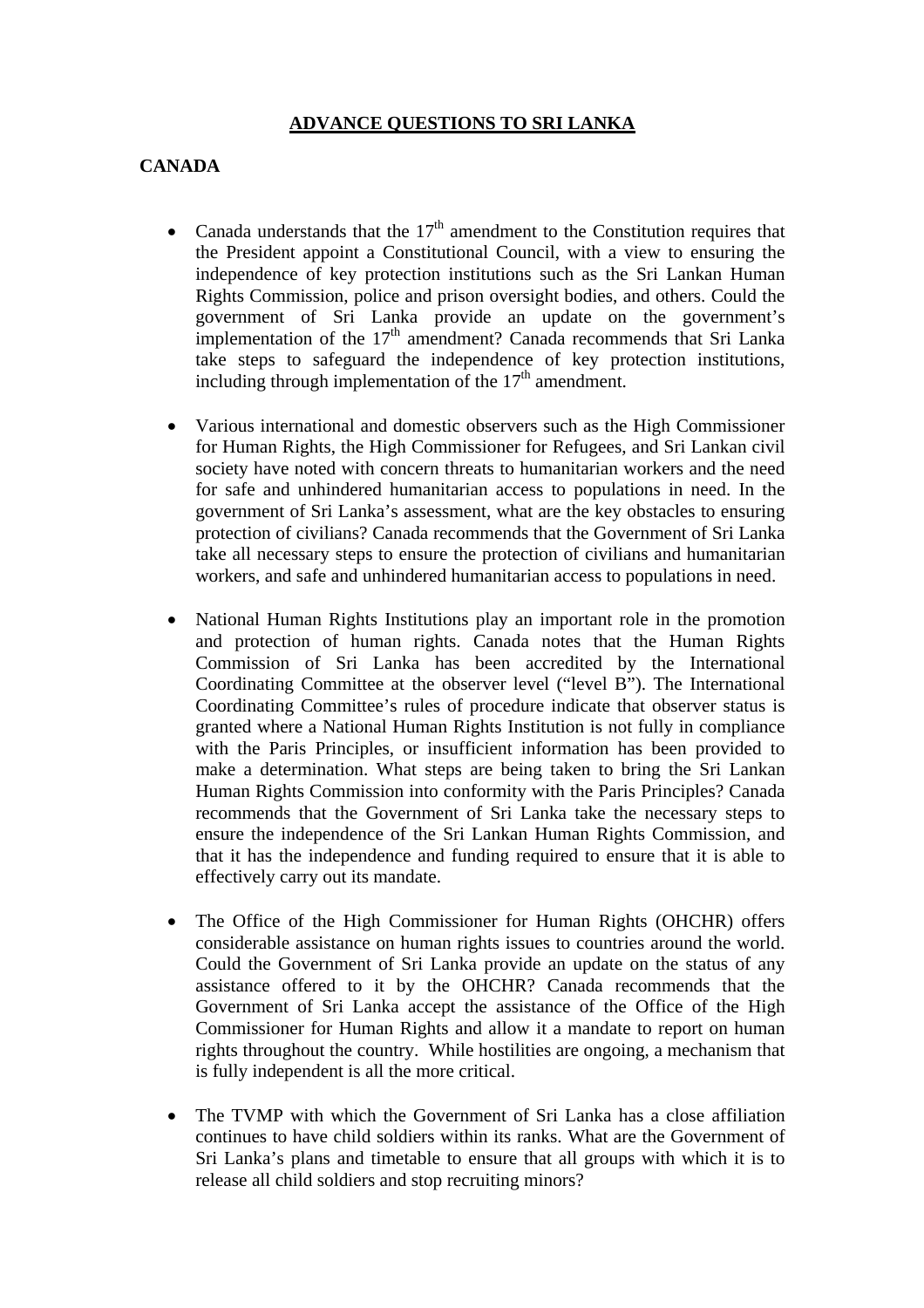- The Defence Secretary has stated that all armed groups in the East will be disarmed. Can the Government of Sri Lanka provide information on its plan of action and timetable to fulfil the Defence Secretary's undertaking, especially given the upcoming May 10 provincial council elections?
- Evidence given during public hearings of the Presidential Commission of Inquiry has implicated members of the Government and security forces in the ACF and Trinco Five murders. What steps is the Government of Sri Lanka taking as a result of the Commission?

### **DENMARK**

- When is the government ready to accept the UN High Commissioner for Human Rights' request for the establishment in Sri Lanka of an Office of the High Commissioner for Human Rights (OHCHR)?
- What measures will the Government take to secure the freedom of the media and effectively stop the continuing occurrence of disappearances and abductions of journalists?
- Sri Lanka has dropped from a position as no. 51 on the World Press Freedom Index in 2005 to no. 156 in 2007. How will the government ensure that the press can again be free on Sri Lanka?

### **GERMANY**

- Germany deeply regrets the Sri Lankan Government` s decision to abrogate the ceasefire agreement concluded with the LTTE in 2002 as well as the decision to terminate the Sri Lanka Monitoring Mission (IIGEP) by the end of March 2008.Which concrete measures does the Government of Sri Lanka intend to take to compensate for the void created by these developments in terms of monitoring and effectively addressing human rights violations committed in the wake of ongoing civil war hostilities and in anti-terror strategies ?
- With regard to chapter I, number 3 of the OHCHR's compilation (A/HRC/WG.6/2/LKA/2) Germany notes the regret expressed by the Special Rapporteur on torture on the decision by the sub-committee on accreditation of the International Coordinating Committee (ICC) of National Human Rights Institutions to downgrade the status of Sri Lanka's National Human Rights Commission NHRC (from "A" to "B" status) resulting inter alia in a loss of the right to participate in the Human Right Council (HRC) and other HR fora: What is being done to restore the
- credibility of the Sri Lankan domestic institutions for the protection and enforcement of human rights ?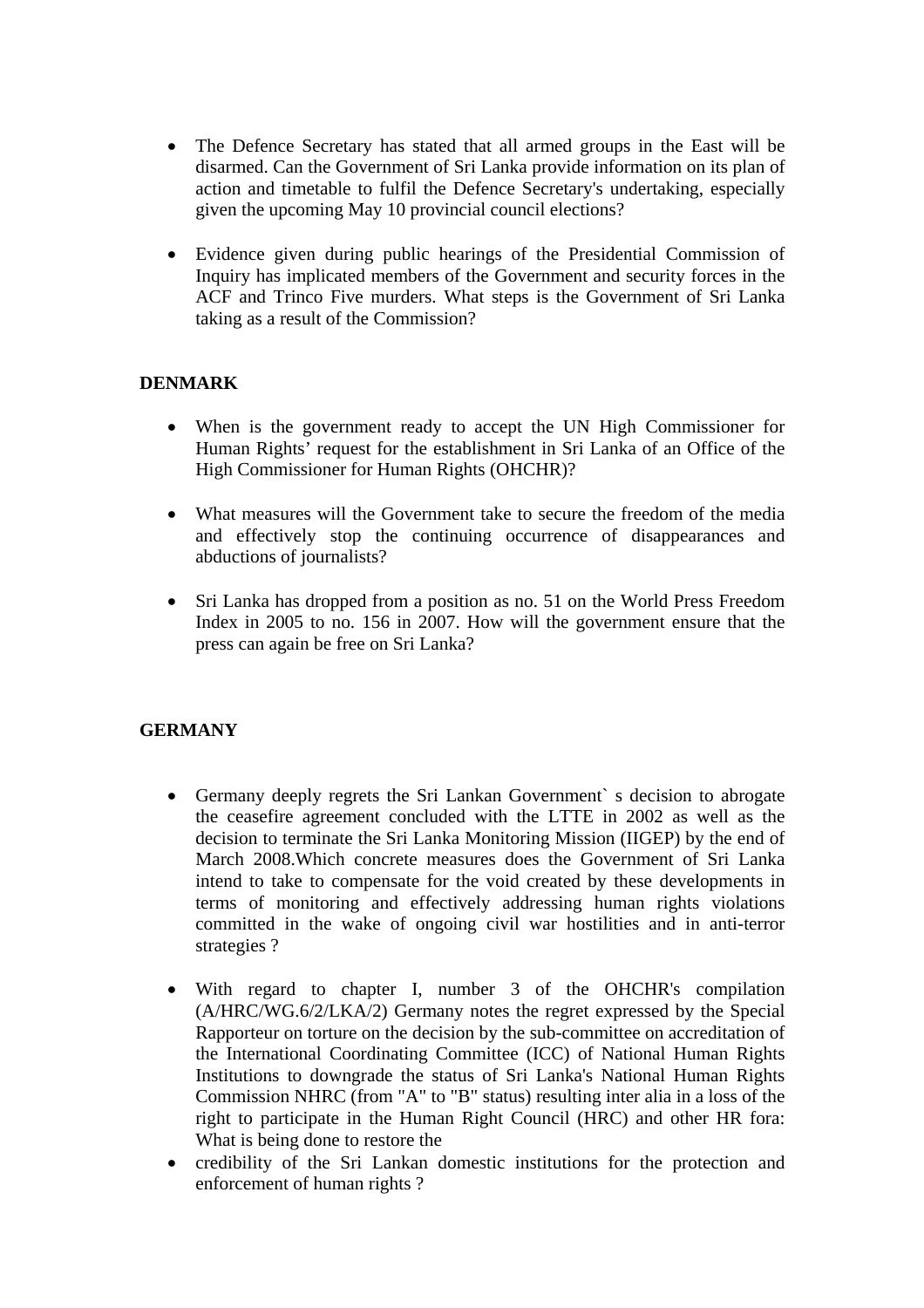• With regard to chapter II, number 3 of the OHCHR compilation (A/HRC/WG.6/2/LKA/2) Germany takes note of the ongoing efforts of the OHCHR to explore ways to reinforce its presence in the country. Is the Government of Sri Lanka prepared to reconsider its position to accept UN human rights monitors/ an independent office of the OHCHR on the ground as essential prerequisites to better address the deteriorating human rights situation and to support Sri Lanka in fulfilling its treaty obligations to protect the civilian population from human rights violations and to put an end to the culture of impunity for the perpetrators of HR violations?

# **IRELAND**

- The Special Rapporteur on Freedom of Expression and the Special Representative of the UN Secretary General on Human Rights Defenders (HRDs) have sent communications to the Government of Sri Lanka relating to alleged murders, attacks, threats to, and harassment of journalists. In addition, in 2003 the Human Rights Committee recommended, inter alia, to protect media pluralism and raised concern about persistent reports of harassment against media personnel and journalists, and that the majority of such allegations had been ignored or rejected by competent authorities. What measures has the Government put in place to uphold its responsibility to guarantee the right to freedom of expression?
- The Special Rapporteur on Freedom of Expression and the SRSG on Human Rights Defenders have also referred to alleged murders, attacks, threats to and harassment of human rights defenders. What measures has the Government taken to ensure that those who carry out such attacks are brought to justice? What measures are in place to protect human rights defenders from such attacks?
- What is the current status of the National Human Rights Commission?
- In 2005, the SRSG on Human Rights Defenders expressed concern about new administrative orders in relation to the registration of NGOs. Have these concerns been addressed?
- The High Commissioner for Human Rights has emphasised the critical need for independent public reporting on the human rights situation. Has the Government given further consideration to establishing an independent OHCHR presence in Sri Lanka?
- Humanitarian actors have expressed concern regarding difficulties in accessing certain vulnerable populations, in particular the effect that this has had on the provision of essential services for children. The SRSG on IDPs also expressed concern in December 2007 about cases of threats, abductions and killings of humanitarian workers. The 2008 Common Humanitarian Action Plan (CHAP) for Sri Lanka notes that a total of 16 humanitarian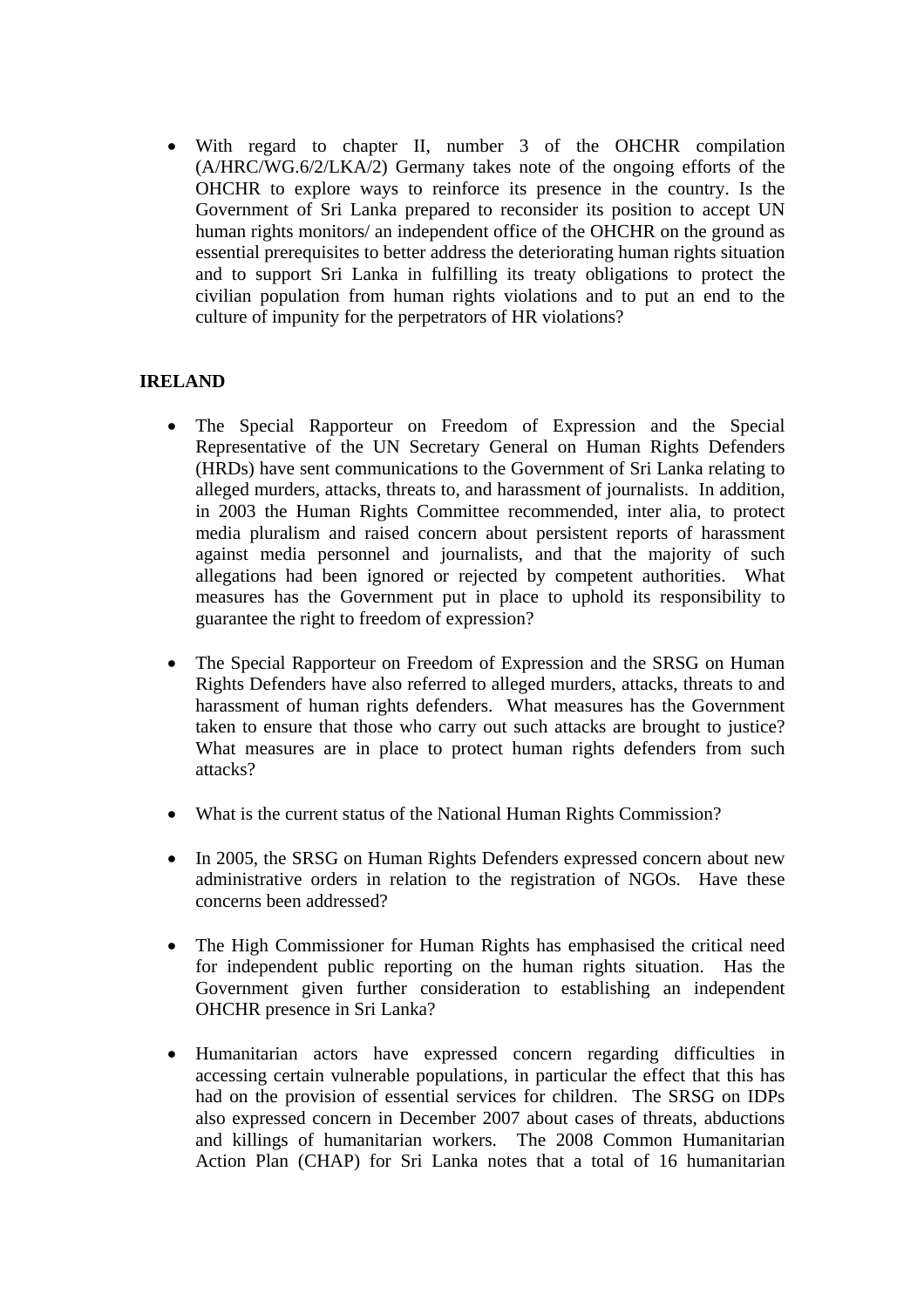workers were killed in 2007. What measures is the Government taking to facilitate and improve humanitarian access?

# **LATVIA**

• According to the information of the Office of the UN High Commissioner for Human Rights 59 countries from different regions of the world have issued standing invitations to all special procedures of the Human Rights Council. Considering the cooperation of Sri Lanka with the special procedures (visits of Special Rapporteur on extrajudicial, summary or arbitrary executions in 1997, Working Group on Enforced or Involontary Disappearances in 1999, Special Rapporteur on freedom of religion or belief in 2005, Special Rapporteur on extrajudicial, summary or arbitrary executions in 2005, Special Rapporteur on torture and other cruel, inhuman or degrading treatment or punishment in 2007, Representative of the Secretary-General on the human rights of internally displaced persons in 2007) – would your country consider extending a standing invitation to all special procedures of the Human Rights Council in the future?

### **NETHERLANDS**

- We welcome the National plan of action the GoSL has mentioned in the National Report. Which measures will the Government take to ensure the effectiveness and independence of these institutions?
- How will the GoSL ensure the ability of existing relevant institutions to adequately safeguard against violations of human rights and serious violations of international humanitarian law in the short and longer term?
- During the visit of the EU-Troika the following subjects were discussed: progress in addressing human rights abuses including prosecution of offenders; humanitarian access for NGO's; access to Kilinochchi for Co-Chairs and UN. Which steps will the GoSL undertake to see to these issues?

### **SWEDEN**

- What measures are the Government of Sri Lanka taking to effectively investigate and bring to justice perpetrators of the growing number of enforced disappearances in Sri Lanka, including the several hundred cases of enforced disappearances that were reported in 2007?
- The forced recruitment of children and the use of child combatants have long been associated with Sri Lanka's violent ethnic conflict. In spite of assurances given to the UN, and despite international scrutiny, the LTTE and the Karuna Group have not ceased to recruit children nor kept their commitments to release those children already in their ranks. What measures has the